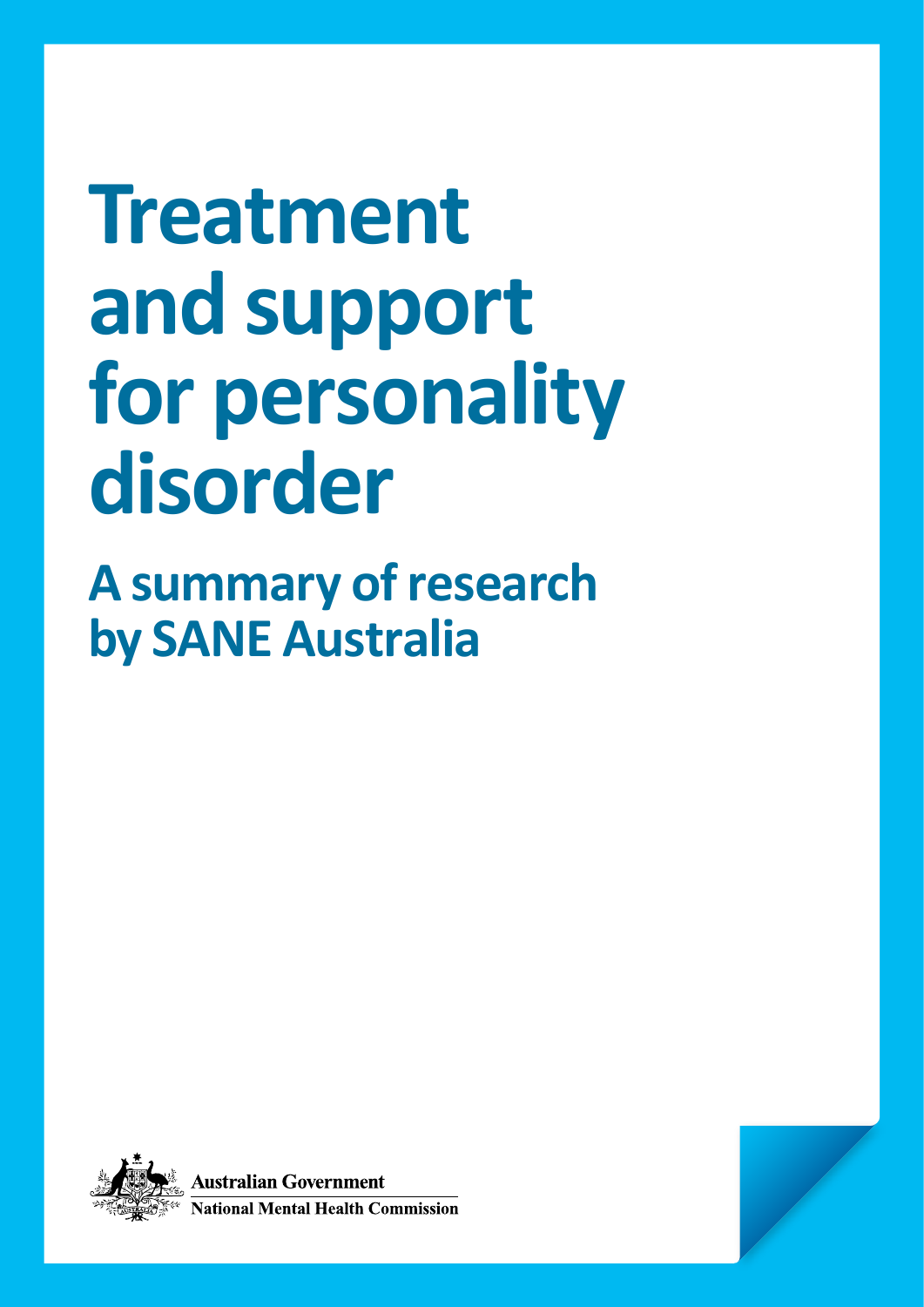# **Introduction**

# **Personality disorder involves pervasive and persistent patterns of thoughts, emotions and behaviourthat can be distressing, and make daily life difficult.**

Living with personality disorder can be challenging. Providing care and support for someone with personality disorder can be rewarding and life-saving, but can also be stressful. It can be difficult for people living with personality disorder, and carers, families and other support persons, to know where to find information or how to access support. The right support is critical for recovery and improving quality of life.

The National Mental Health Commission (NMHC) funded SANE Australia's research into what helps in the treatment of personality disorder, and what services and supports are available across Australia. SANE's research also involved speaking with people living with personality disorder and their carers. Participants explored what they found helpful and challenging on their recovery journey.

#### **[The full report can be found here\\*](https://www.sane.org/pd-report)**

This document summarises the findings of SANE's research, and what it means for people with lived experience of personality disorder, their carers, clinicians and Primary Health Networks (PHNs).

\*Carrotte, E, and Blanchard, M. (June 2018). Understanding how best to respond to the needs of Australians living with personality disorder. Melbourne. Prepared by SANE Australia for the National Mental Health Commission.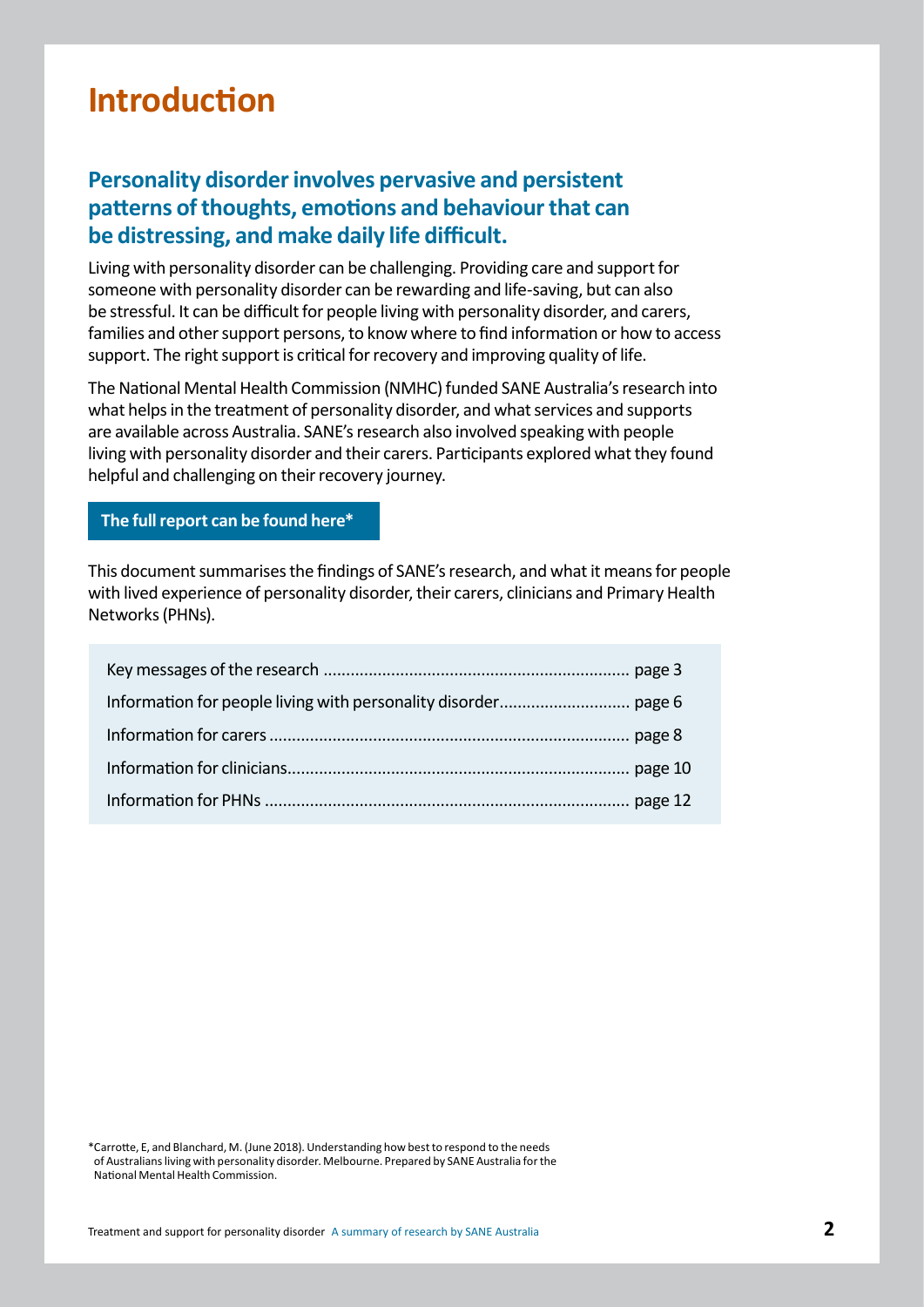## **What are the key messages of the research?**

- Without help, living with a personality disorder can be difficult for many people and those who care for them.
- Evidence-based treatment is an important support for people living with personality disorder.
- Most research has explored treatment for people living with borderline personality disorder (BPD).
- Treatment may also be helpful for other kinds of personality disorders (see Table 1).
- There are major barriers to accessing treatment. Currently, the mental health system in Australia is not designed to meet the needs of people living with personality disorder.

#### **What the literature says**

According to the most recent national survey, approximately 6.5% of Australian adults experience personality disorder. Around 1% of the general population experience BPD. Neither men nor women appear to experience personality disorder more frequently.

The best treatment for personality disorder is regular, long-term psychotherapy. Research has looked at treatments for BPD, however little research has been completed on treatment for other personality disorders. Guidelines have been developed which identify important treatment principles across all therapies (see full report from SANE for further details).

# **Support in the mental health system**

Treatment can be provided by a range of health professionals, including general practitioners, psychiatrists, psychologists, mental health nurses and allied health professionals. Professional support is available in both the public sector and private sector. The private sector provides fee-based services and funding is available for treatment from initiatives such as the Medicare Benefits Schedule (MBS) Better Access initiative.

Cost, long wait lists and a lack of appropriate services make it challenging to access treatment. Most specialist services are hospital-based and are in capital cities, making it difficult for people in rural and regional areas to seek treatment.

There are services available to support carers, however few of these are specific to personality disorder.

| <b>Diagnosis</b>                             | High quality, consistent evidence                                                                                                                                                                                                                         | <b>Good quality evidence</b>                                               |
|----------------------------------------------|-----------------------------------------------------------------------------------------------------------------------------------------------------------------------------------------------------------------------------------------------------------|----------------------------------------------------------------------------|
| Borderline personality<br>disorder           | Dialectical behaviour therapy (DBT);<br>mentalisation based therapy (MBT);<br>transference focussed therapy;<br>schema therapy; systems training<br>for emotional predictability and<br>problem solving (STEPPS); and<br>cognitive analytic therapy (CAT) | Cognitive behaviour therapy (CBT);<br>acceptance and commitment<br>therapy |
| Antisocial personality<br>disorder           |                                                                                                                                                                                                                                                           | CBT; MBT                                                                   |
| Avoidant personality<br>disorder             |                                                                                                                                                                                                                                                           | CBT; social skills training                                                |
| Obsessive-compulsive<br>personality disorder |                                                                                                                                                                                                                                                           | Supportive-expressive dynamic<br>therapy; CBT; interpersonal therapy       |

#### **Table 1. Evidence quality for different therapeutic approaches**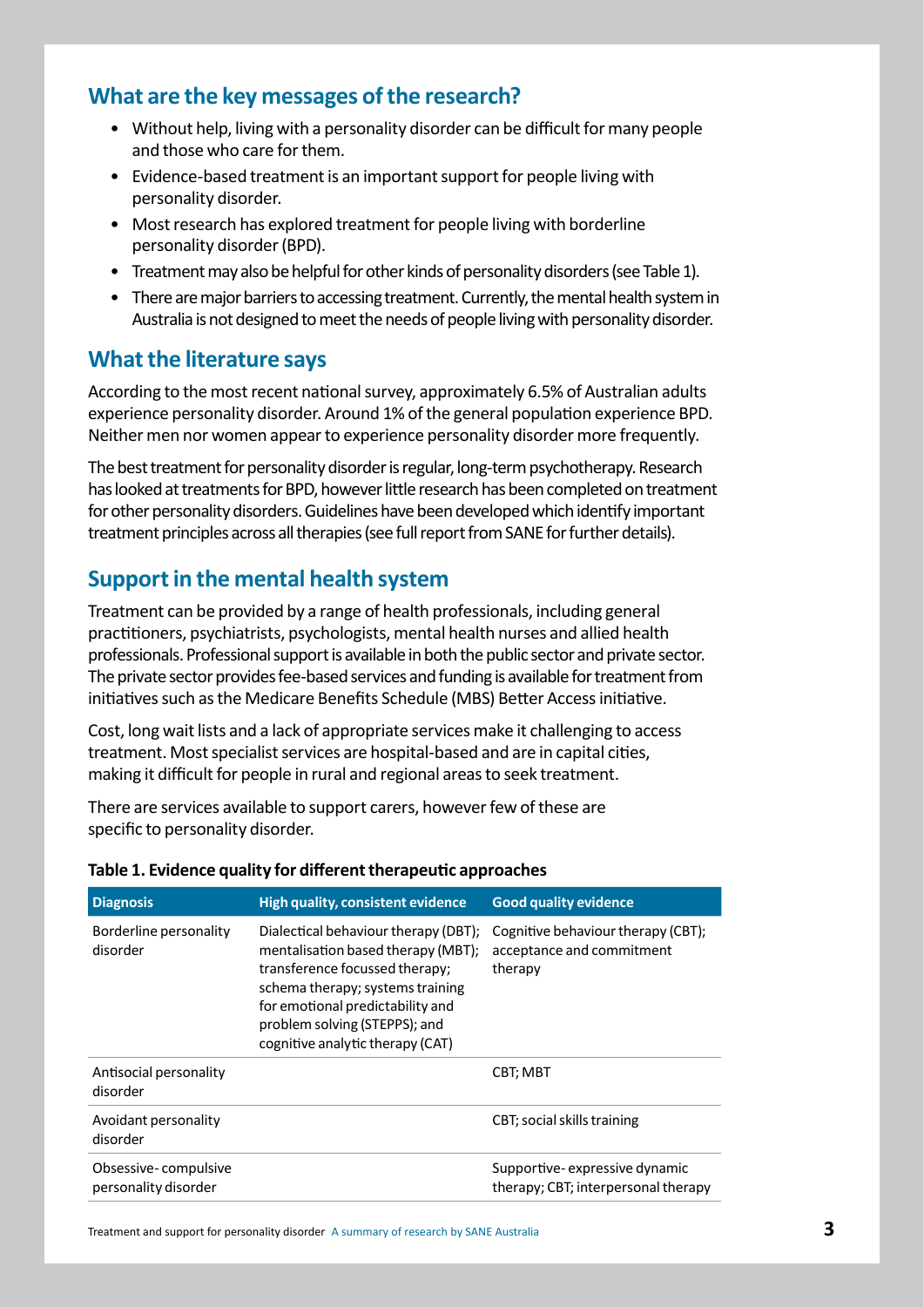# **The experiences of people affected by personality disorder**



**Twenty-four people affected by personality disorder participated in the** research, including people with lived experience, carers and families.

Six key themes were identified in the research (see below).

# **(Mis)communication**

Many participants described the value of finding a warm, understanding clinician and developing strong therapeutic relationships with their support team. For many, this was just as important as the type of services they accessed.

Participants reported that communication with health professionals was sometimes unclear. Some did not receive a clear diagnosis or their diagnosis was not explained to them. Some participants reported accidental communications of diagnosis, such as seeing 'borderline personality disorder' written on a report, rather than having this diagnosis communicated in person. These occurrences were described as very distressing, resulting in participants distancing themselves from the diagnosis. Clear communication of diagnoses and treatment plans is vital.

# **Barriers and complexities**



All participants identified challenges with seeking support and treatment. A lack of appropriate mental health services was reported and available services typically had waiting lists of up to two years. Many participants reported financial difficulties accessing treatment. Some emphasised challenges working with services and professionals that did not give appropriate consideration to their history of trauma, and at the most extreme, participants described re-traumatisation.

**"The MH [mental health] profession needs to shift away from talking about what is WRONG with a person and instead look at what HAPPENED to a person. The symptoms of BPD are perfectly normal reactions to extremely abnormal situations. The MH profession needs to shift to a trauma informed model rather than a medical model."** 

— Lived experience participant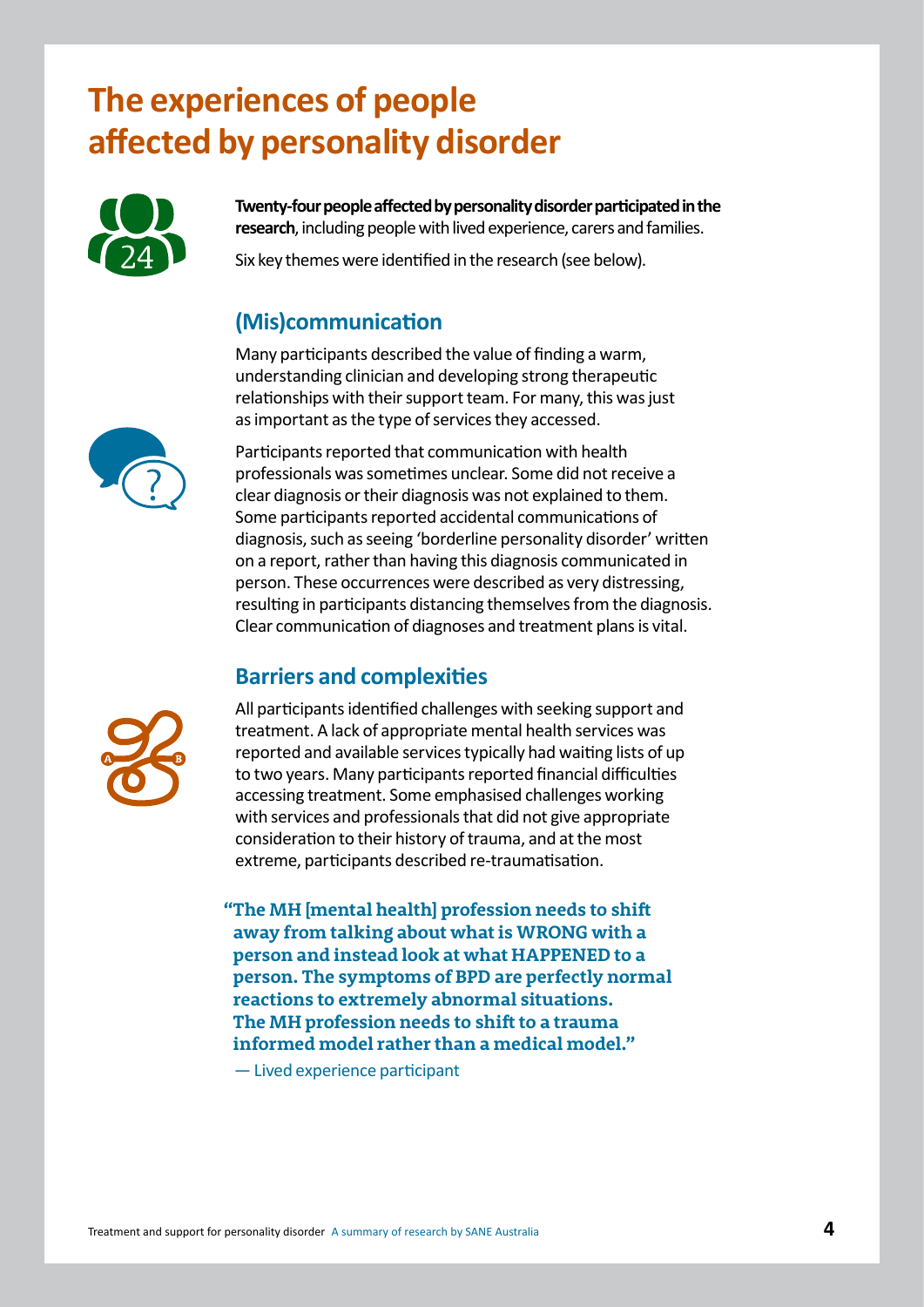

# **Identity and discovery**

Participants described treatment as a journey of self-discovery. It took time to figure out the Australian mental health system, with some having to research personality disorder and become their own advocate. Many participants wished the process had been more straightforward from the start.

#### **"[The BPD diagnosis] rocked me. I didn't know what to do… but at the same time it was… cathartic in the long run."**

— Lived experience participant

# **Finding what works(for me)**



Many participants experienced a long process of determining which services, treatments and other supports were most beneficial to them. They discussed the importance of family, friends, hobbies, study, or work in their recovery. Talking to other people with lived experience was highlighted as an important part of the recovery journey.



# **An uncertain future**

Most participants worried about their recovery prospects and identified a need for positive change. Suggestions included a significant funding increase for specialist services, change in the term 'personality disorder' and moving towards a trauma-informed model of care.

# **Carer-specific issues**



Carers reported providing different levels of support ranging from practical and functional support to emotional support and friendship. They spoke about difficulties with changes in the role of a carer, significant stress and worry, and a lack of specialist carer resources available, particularly in rural areas.

# **Stigma and discrimination**



Common through all themes was how stigma and discrimination impacted participants' treatment and recovery. This shows there is very little understanding of personality disorders in the general community and some health services. One effect of stigma was that participants experienced negative assumptions made by others. For example, some people assumed that participants were dishonest, violent, attention-seeking, or could not be effective employees. Many participants described instances of self-stigma, where they internalised others' blame and prejudice, resulting in self-blame for their symptoms and challenges in recovery.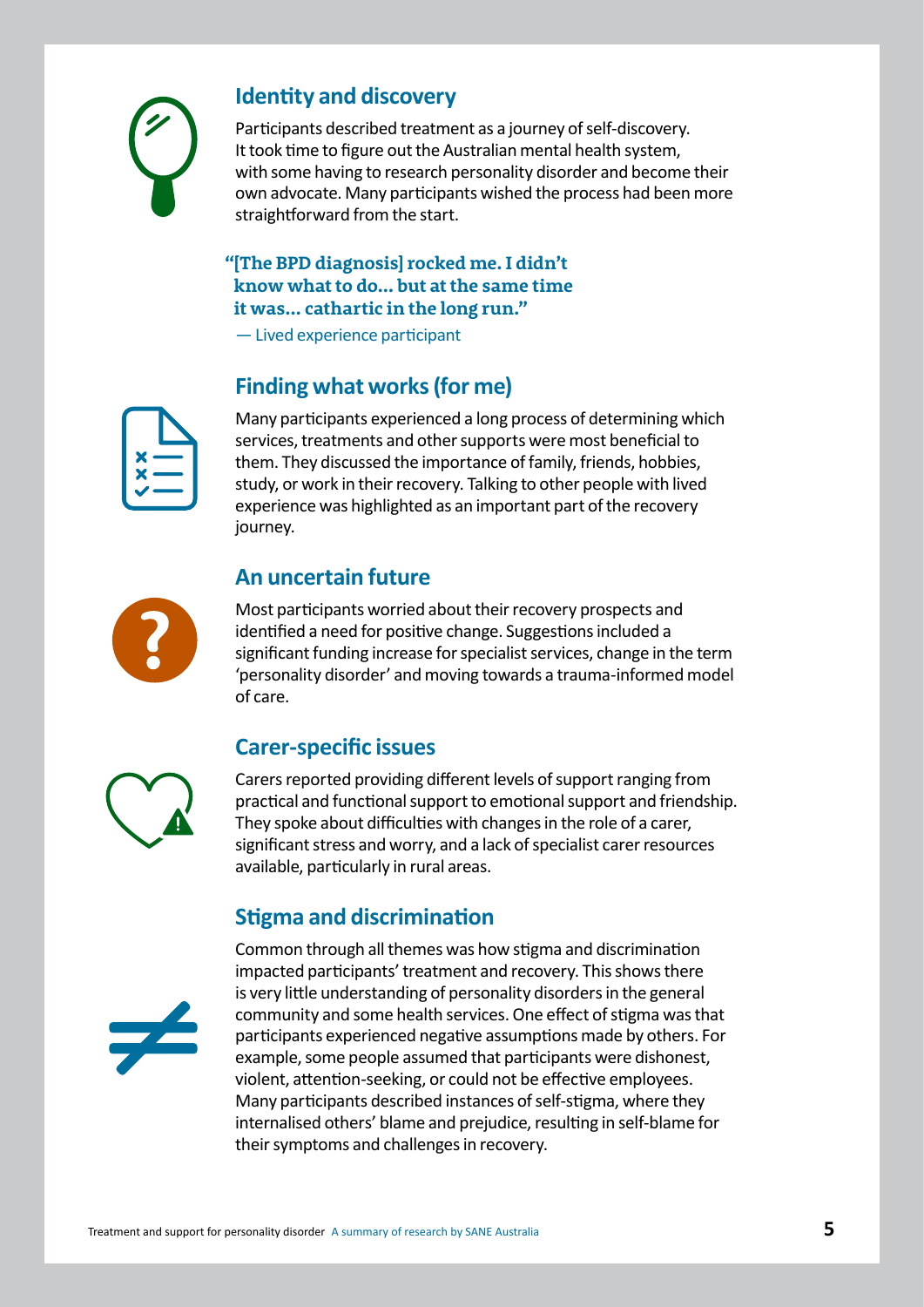# **What the research means for people with lived experience**

With the right kind of support, people living with personality disorder can lead longer, more fulfilling lives. Below is advice, strategies and resources based on the research by SANE.

## **Seeking professional help**

For many people, finding regular, evidence-based psychotherapy is the key to effective treatment. Community-based treatment is usually recommended unless you are in an emergency or crisis situation.

Research shows the benefits of psychotherapy for people with BPD, but people with other personality disorders can also benefit from psychotherapy.

Psychotherapy involves talking and learning about thoughts, feelings and behaviours with trained mental health professionals. Regular sessions help people to reduce the feeling of being low or empty, anxiety about relationships, paranoia, risky behaviour, self-harm, and anger and irritability.

#### **Financial support**

The MBS Better Access program subsidises up to 10 individual and 10 group therapy services with a psychologist per calendar year. This is available under a GP mental health treatment plan, or through a psychiatrist or paediatrician. Consultations may be provided through online channels for people in rural and remote locations. Up to five Medicare rebates with a psychologist within a calendar year are available for some people through the Chronic Disease Management program. Medicare rebates are also available for sessions with psychiatrists.

You may also be able to access free or low cost support through Primary Health Networks or the public health system.

Centrelink, the National Disability Insurance Scheme, and other services may be able to provide financial support, depending on your individual situation.

#### **How to find treatment**

Speaking with an understanding GP about psychotherapy and its benefits is an important first step for treatment. Online directories can also make this process easier.

## **Remember self-care**

Setting up good routines, like healthy eating, exercise and sleeping well, can help improve your overall wellbeing and ensure you're more able to cope with symptoms of personality disorder.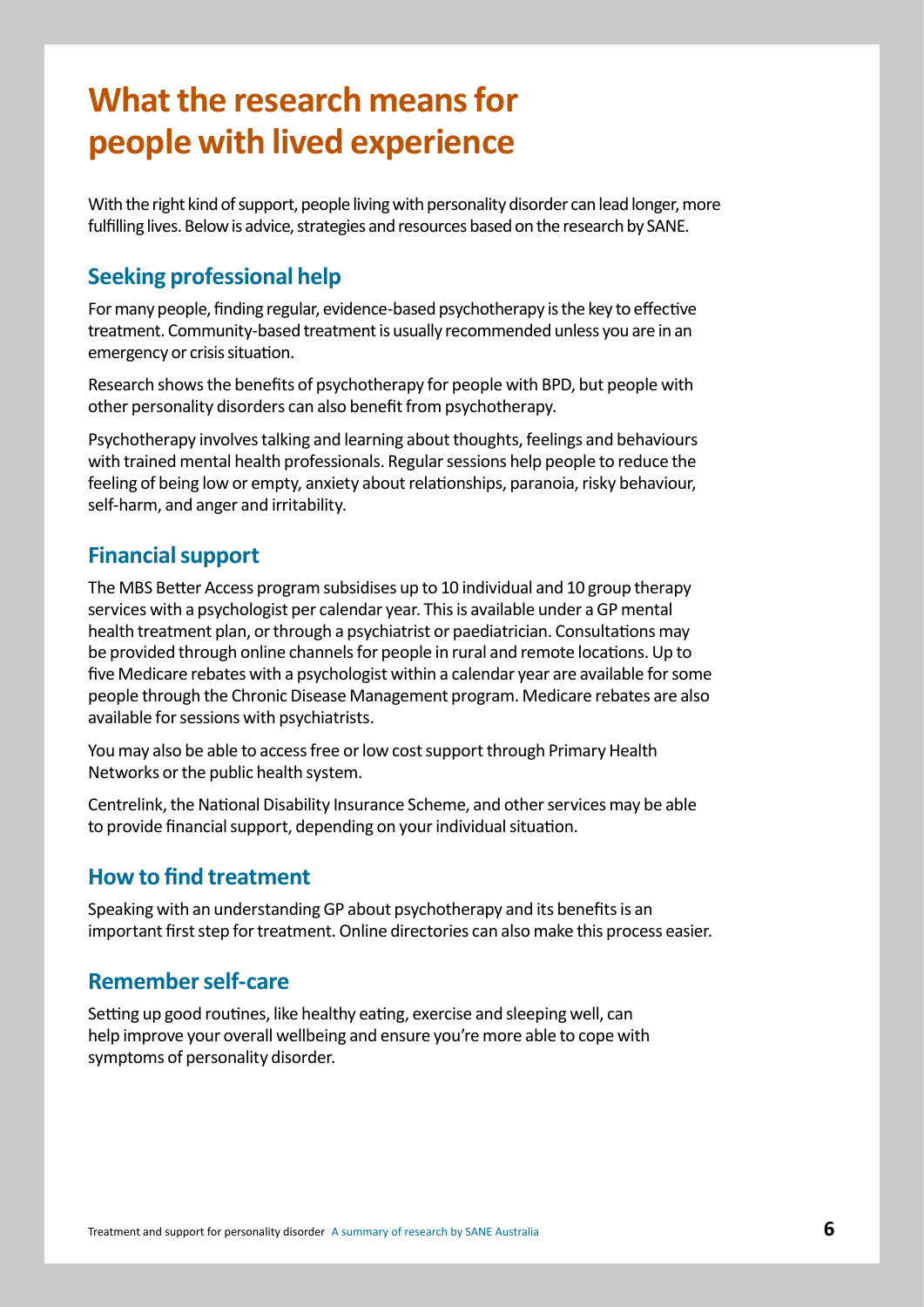# **What is needed to better support people living with personality disorder**

The research highlighted the importance of evidence-based treatment. But there are also major barriers to accessing treatment. Without help, living with personality disorder can be difficult. For some people, it can be life-threatening.

People who shared their stories as part of the research were clear: they want to make a positive change to their lives. And there are ways to work with doctors, mental health professionals and others to find treatment and support that better meets a person's needs.

As part of their findings, SANE has recommended further research into the prevalence of personality disorder and how to effectively support people with lived experience. SANE has also recommended actions to streamline treatment pathways, improve treatment access and reduce financial burden.

**"I belong to a… Facebook group… and again, it's a group who understands where you're coming from, understands the struggles in life… but literally just provide a social group, if you want to attend. Just to say, well you're a normal person, just like anyone else. We've got these… conditions, but again, it doesn't define you. It doesn't mean you have to avoid life or avoid relationships."** 

— Lived experience participant

#### **More information for people with lived experience**

This summary presents key findings from a larger research report by SANE Australia which can be found at<https://www.sane.org/pd-report>

Other resources that may be helpful for people with lived experience of personality disorder include:

- **• SANE Australia Facts and Guides Borderline Personality Disorder** <https://www.spectrumbpd.com.au/resources-and-support/for-carers>
- **• Forums for people with lived experience of personality disorder** <https://saneforums.org>
- **• Accessing treatmentfor personality disorders, Spectrum BPD** <https://www.spectrumbpd.com.au/>
- **• Find a Service, Project Air** <https://projectairstrategy.org/servicedirectory/index.html>
- **• Find a Psychiatrist, RANZCP** <https://www.yourhealthinmind.org/find-a-psychiatrist>
- **• Find a Psychologist, APS** <https://www.psychology.org.au/Find-a-Psychologist>
- **• Find a Clinical Psychologist, ACPA** https:/[/acpa.org.au/find-a-clinical-psychologist/](https://acpa.org.au/find-a-clinical-psychologist/)

Talk with your GP if you'd like to learn more about treatment for personality disorder, or contact the SANE Helpline on *1800 18 SANE (7263). If you are in a crisis situation, try calling Lifeline on 13 11 14 or the Suicide Callback Service on 1300 659 467. In an emergency, please call 000.*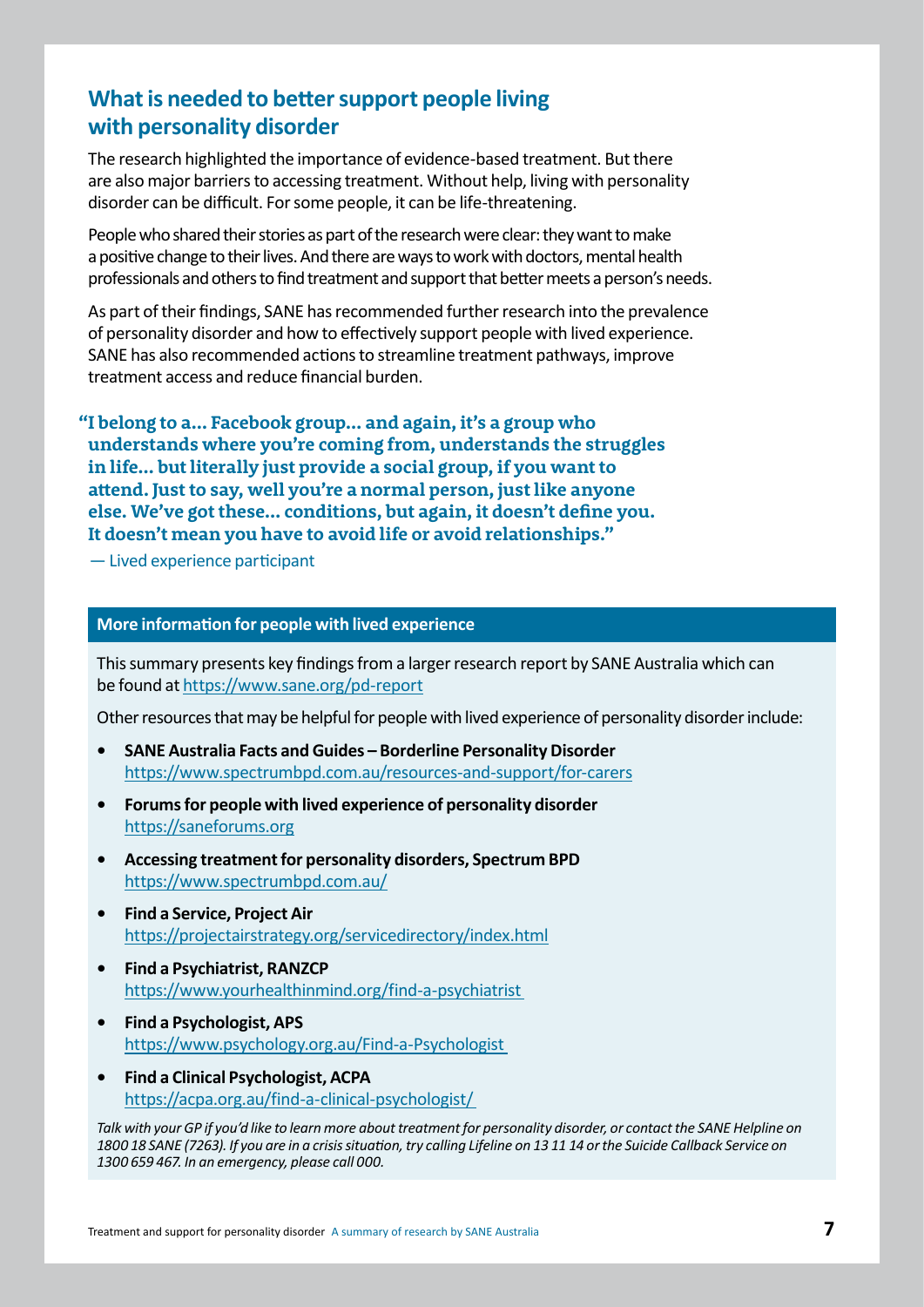# **What the research means for carers**

Carers provide people living with personality disorder with the support, love and resilience to help make changes happen. With more access to support, everyone can benefit.

## **Seeking professional help**

Professional help, such as psychotherapy, is often critical to a person's recovery and ability to lead a full life.

Psychotherapy involves talking and learning about thoughts, feelings and behaviours with trained mental health professionals. Evidence shows that regular sessions of psychotherapy help people to reduce the feeling of being low or empty, anxiety about relationships, paranoia, self-harm, and anger and irritability.

Many carers need support themselves. Help is available and can reduce stress and other issues in providing care. Mental health professionals can help carers develop skills in managing issues that come with providing care. With less stress, it can become easier to study, work, spend time with friends and enjoy life. The research identified some specific programs available to support people caring for someone with BPD. Carers of people with other personality disorders might also benefit from speaking to someone from a carer organisation.

#### **Becoming involved in treatment**

Becoming involved in a person's care provides an opportunity to learn about the diagnosis and treatment. It's possible to provide feedback to mental health professionals in treatment review sessions, and talk with others about providing support. It is beneficial to you, the person you support, and their treatment team to discuss options for how you can be involved to support the recovery process.

## **Financial support**

Carers, families and other support persons may be eligible for rebates through the MBS Better Access program if experiencing significant psychological distress. Carers may also be able to access Medicare rebates to engage with the treatment of the person they support. The Better Access program provides more affordable access to mental health treatment. Some carers can also access financial support through Centrelink.

## **Remember self-care**

Try not to do too much and be mindful of signs that you are becoming stressed. Allow for regular 'time out' and ask about respite care to give everyone a break. Setting up good routines, like healthy eating, exercise and sleeping well, can help you feel more in control and more able to care for someone with a personality disorder.

It can also be helpful to have an emergency or crisis plan, and to set clear boundaries.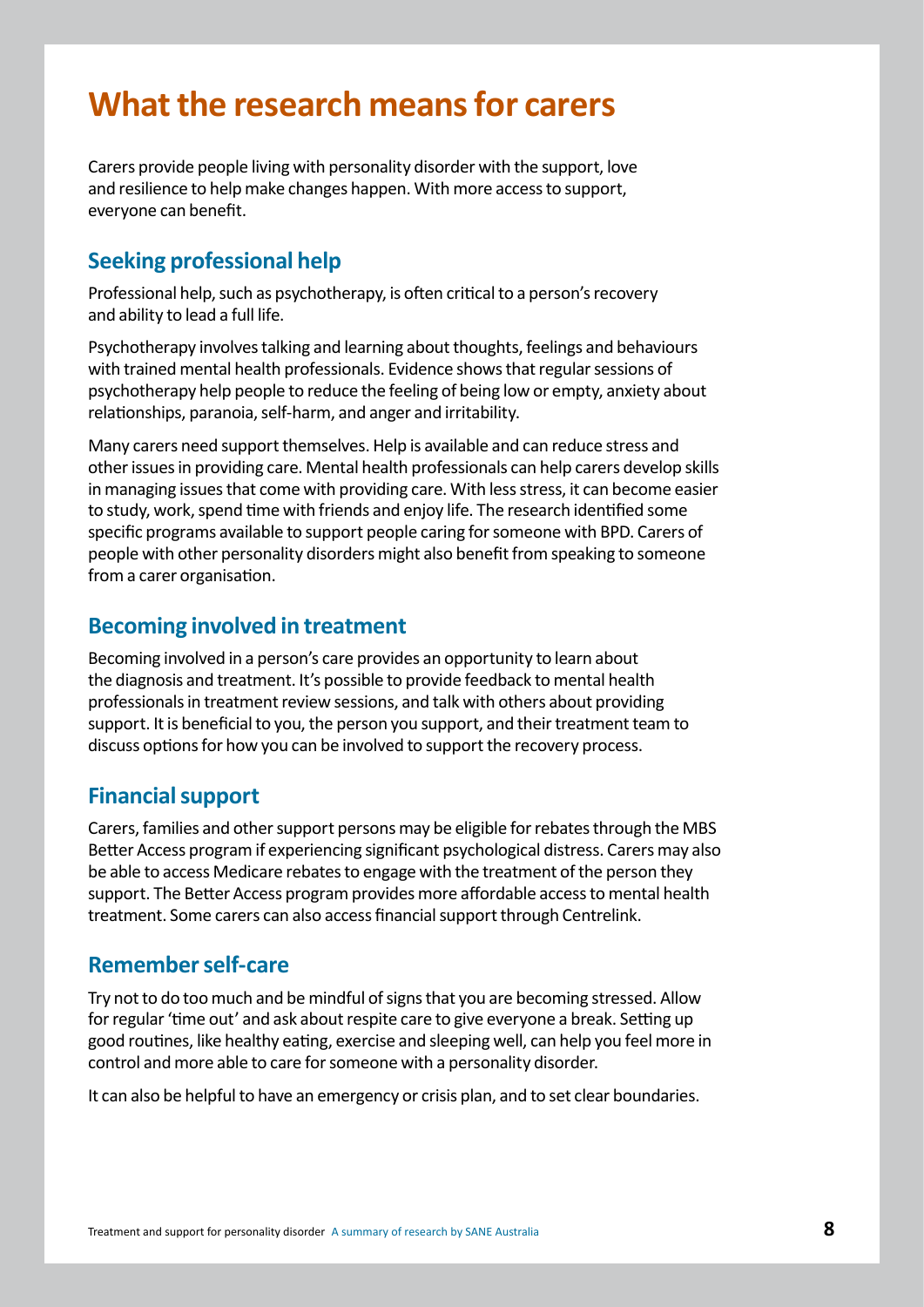#### **What is needed to better support carers**

Many carers we spoke to felt that they needed more support than what was currently available. Some carers wanted to be more involved in treatment processes, but this was not always possible.

As part of their research, SANE has recommended developing a holistic approach to meet the needs of families and friends of people living with personality disorder. This might involve more carer resources and support groups, but also improving options for financial support.

#### **"There are public statements about how important carers are. But they really are undervalued."**

— Carer participant

#### **More information for carers**

This summary presents key findings from a larger research report by SANE Australia which can be found at<https://www.sane.org/pd-report>

Other resources that may be helpful for carers of people with lived experience of personality disorder include:

- **• Forum for carers of people with personality disorder, SANE Australia** <https://saneforums.org/>
- **• Family Connections,National Education Alliance of Borderline Personality Disorder** <https://www.bpdaustralia.org/>
- **• Better Accessto mental health care, Department of Health** <http://www.health.gov.au/internet/main/publishing.nsf/content/mental-ba-fact-pat>
- **Support for families, friends and carers, Spectrum BPD** <https://www.spectrumbpd.com.au/resources-and-support/for-carers>
- **• How to help in a crisis, SANE Australia** <https://www.sane.org/mental-health-and-illness/facts-and-guides/how-to-help-in-a-crisis>
- **• Carers Australia** <http://www.carersaustralia.com.au/>
- **• Carers page, Australian BPD Foundation** <https://bpdfoundation.org.au/carers.php>

*Talk with your GP if you'd like to learn more about treatment for personality disorder, or contact the SANE Helpline on 1800 18 SANE (7263). If you are in a crisis situation, try calling Lifeline on 13 11 14 or the Suicide Callback Service on 1300 659 467. In an emergency, please call 000.*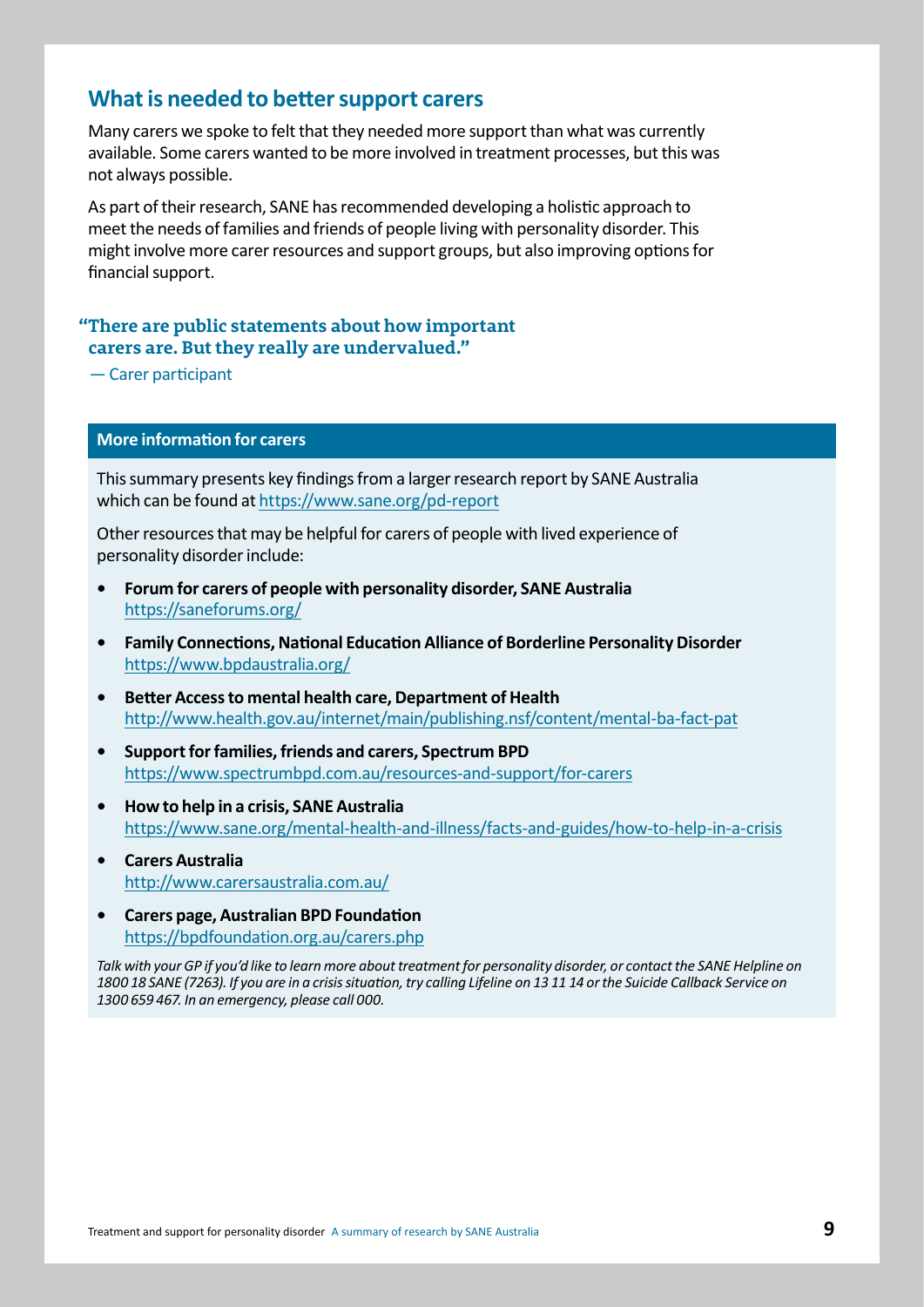# **What the research means for mental health professionals**

Mental health professionals in many different settings work with people living with personality disorder. Below is advice, strategies and resources for mental health professionals treating people living with personality disorder, based on the research by SANE.

#### **Treatment approaches**

For many people living with personality disorder, finding regular, evidence-based psychotherapy is key to recovery. Carers may wish to be involved in treatment and may benefit from their own professional support. Referral to a specialist service may be an option, if such a service is available in your location.

Most research shows the benefits of psychotherapy for people with BPD, but people with other personality disorders can also benefit from psychotherapy.

Existing treatment guidelines and practice resources can help health professionals to assist people in accessing support that meets their needs (see resources below).

#### **Communication**

It is important to be compassionate, empathetic, consistent and non-judgemental. This can help build trusting relationships with people living with personality disorder. Try to be mindful of the spectrum of interpersonal challenges that may affect the therapeutic relationship (for example, some people living with personality disorder experience hypersensitivity, treatment ambivalence, or verbal aggression).

#### **"I was struggling . . . I guess it's all a learning journey, but it would be helpful if I had more access to stuff off the bat than having to search for it myself and figure it out myself."**

— Lived experience participant

#### **Assessment and care plans**

People living with personality disorder are at increased risk of suicide and self-harm. It is important to perform thorough risk assessments and distinguish between chronic and acute risk. Develop collaborative care plans and identify self-management strategies.

Conduct a comprehensive semi-structured interview and consider using formal diagnostic instruments or scales. Other recommendations include sharing formulations, acknowledging strengths and conveying optimism about prospects of treatment.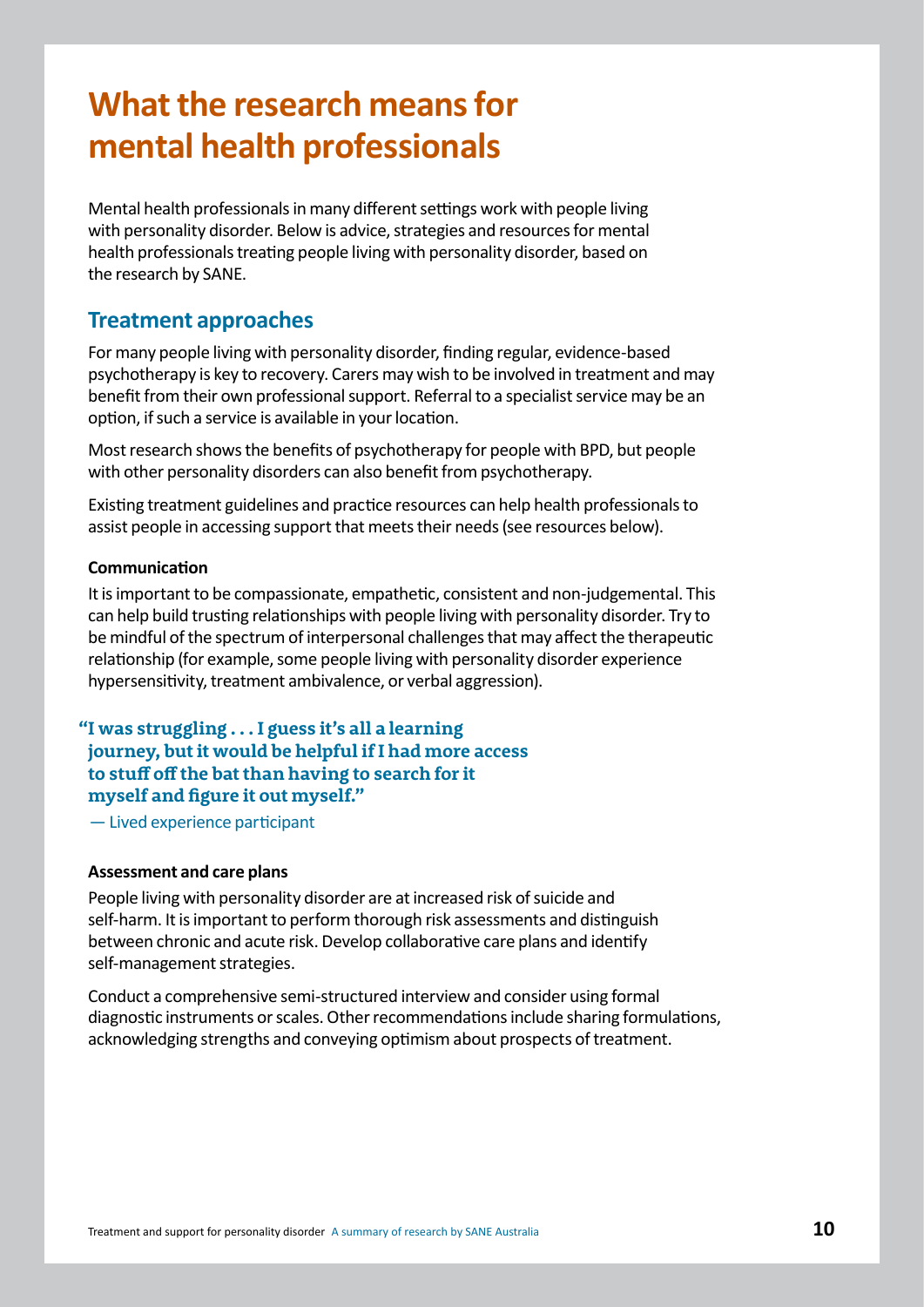#### **Medication**

Pharmacotherapy is not generally recommended as a first-line treatment for personality disorder, and should only be used to target specific symptoms, such as depression. Ensure medications are trialled sequentially in a systematic way. Regularly review the risks and benefits of medication with the person living with personality disorder.

#### **Trauma-informed support**

Many people living with personality disorder have experienced traumatic events. Using a trauma‑informed approach, and establishing feelings of safety, can help build rapport and trust.

#### **What is needed to better support mental health professionals**

Despite the effectiveness of evidence-based treatment, the research found major barriers to getting help for people with personality disorder. We know from past research that some mental health professionals find this work very challenging, and feel they have not been adequately trained.

As part of their research, SANE has recommended actions to streamline treatment pathways and improve treatment access. SANE has also recommended improving training options for mental health professionals.

#### **More information for mental health professionals**

This summary presents key findings from a larger research report by SANE Australia which can be found at <https://www.sane.org/pd-report>

Other resources that may be helpful for mental health professionals working with people with lived experience of personality disorder include:

- **• Clinical Practice Guidelinesforthe Management of Borderline Personality Disorder** <https://www.nhmrc.gov.au/guidelines-publications/mh25>
- **• Treatment Guidelines for Personality Disorders**  <https://www.projectairstrategy.org/guidelines/index.html>
- **• Practice guidelinesfortreatment of complex trauma and trauma informed care and service delivery**  <https://www.blueknot.org.au/resources/Publications/Practice-Guidelines>
- **• Borderline personality disorder, SANE Australia** [https://www.sane.org/mental-health-and-illness/facts-and-guides/](https://www.sane.org/mental-health-and-illness/facts-and-guides/borderline-personality-disorder) [borderline-personality-disorder](https://www.sane.org/mental-health-and-illness/facts-and-guides/borderline-personality-disorder)
- **• Spectrum – Information for Health Professionals** <https://www.spectrumbpd.com.au/health-professionals>
- **• BPD Foundation virtualresource library** <http://bpdfoundation.org.au/virtual-library.php>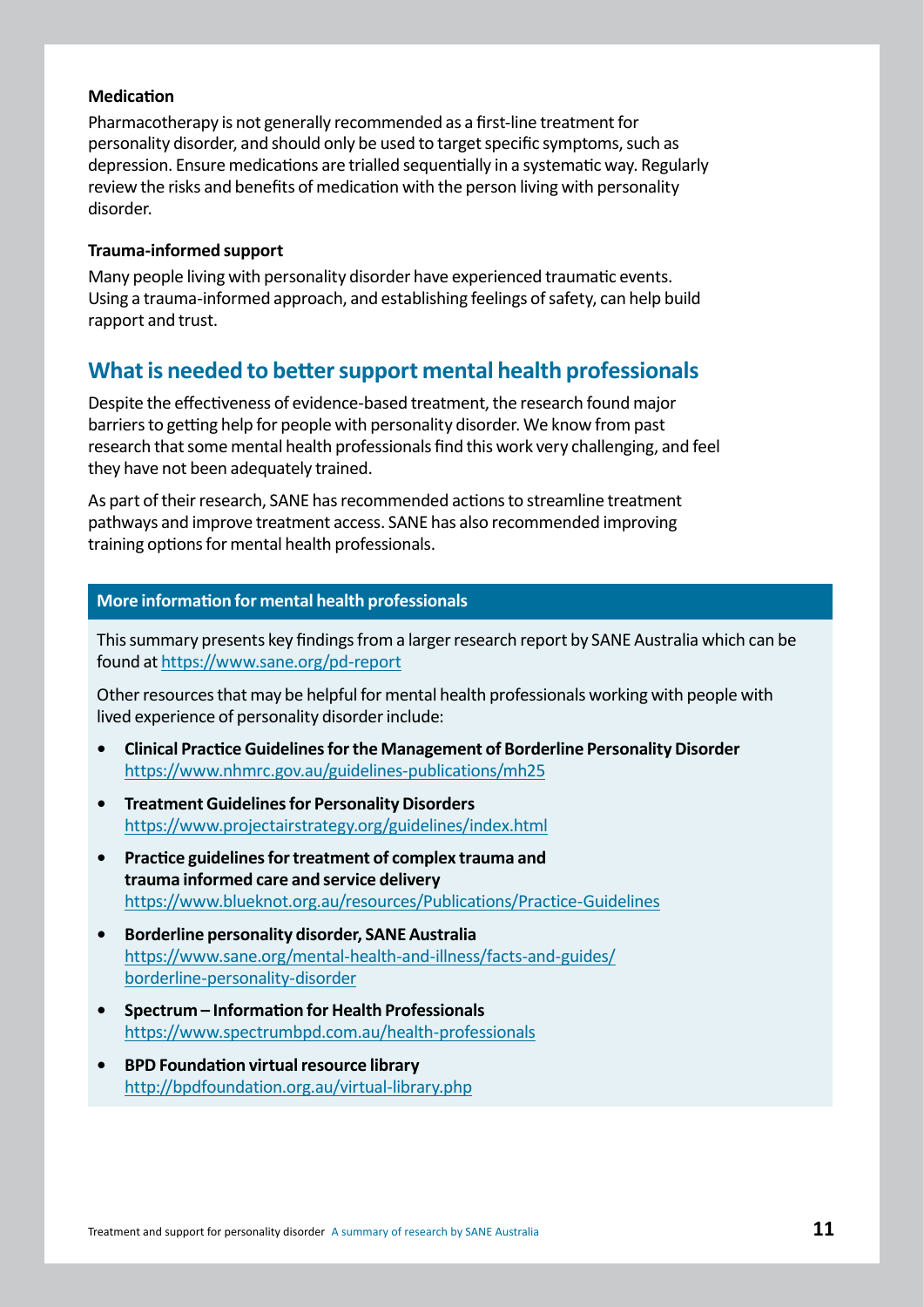# **What the research means for Primary Health Networks**

Primary Health Networks (PHNs) can help people living with personality disorder to access support that meets their needs.

#### **Treatment approaches**

For many people living with personality disorder, finding regular, evidence-based psychotherapy is key to recovery. Carers may wish to be involved in treatment and could benefit from their own professional support. Referral to a specialist service may be an option, depending on location and availability.

Most research shows the benefits of psychotherapy for people with BPD, but people with other personality disorders can also benefit from psychotherapy.

Existing treatment guidelines and practice resources can help health professionals to assist people in accessing support that meets their needs (see resources below).

#### **"Fifteen years [of trying to access support] and I'm sort of back in the same spot, so it's kind of like… yeah, I don't know, it's very hard for me to say anything positive."**

— Lived experience participant

## **PHNs and support for personality disorder**

Long term psychotherapy is usually recommended for people living with personality disorder. Many types of psychotherapy are beneficial and have common elements such as comprehensive risk management, validation and problem-solving.

There are few specialist personality disorder services available in Australia. Treatment may be provided in generalist services, but not all mental health professionals have been trained in evidence-based care for personality disorders. PHNs can address this gap in care by exploring strategies to improve access to evidence-based care.

Improving access to treatments and stepped care approaches for personality disorders aligns with the priorities of the Fifth National Mental Health and Suicide Prevention Plan, as personality disorder is considered a severe and complex mental illness and people living with personality disorder are at increased risk of suicide.

#### **Stepped care and personality disorder**

PHNs can identify and address gaps in the stepped care service offerings in their regions for people living with personality disorders. Strategic direction is needed to ensure that people living with personality disorder can access adequate care that matches their needs, wherever their location.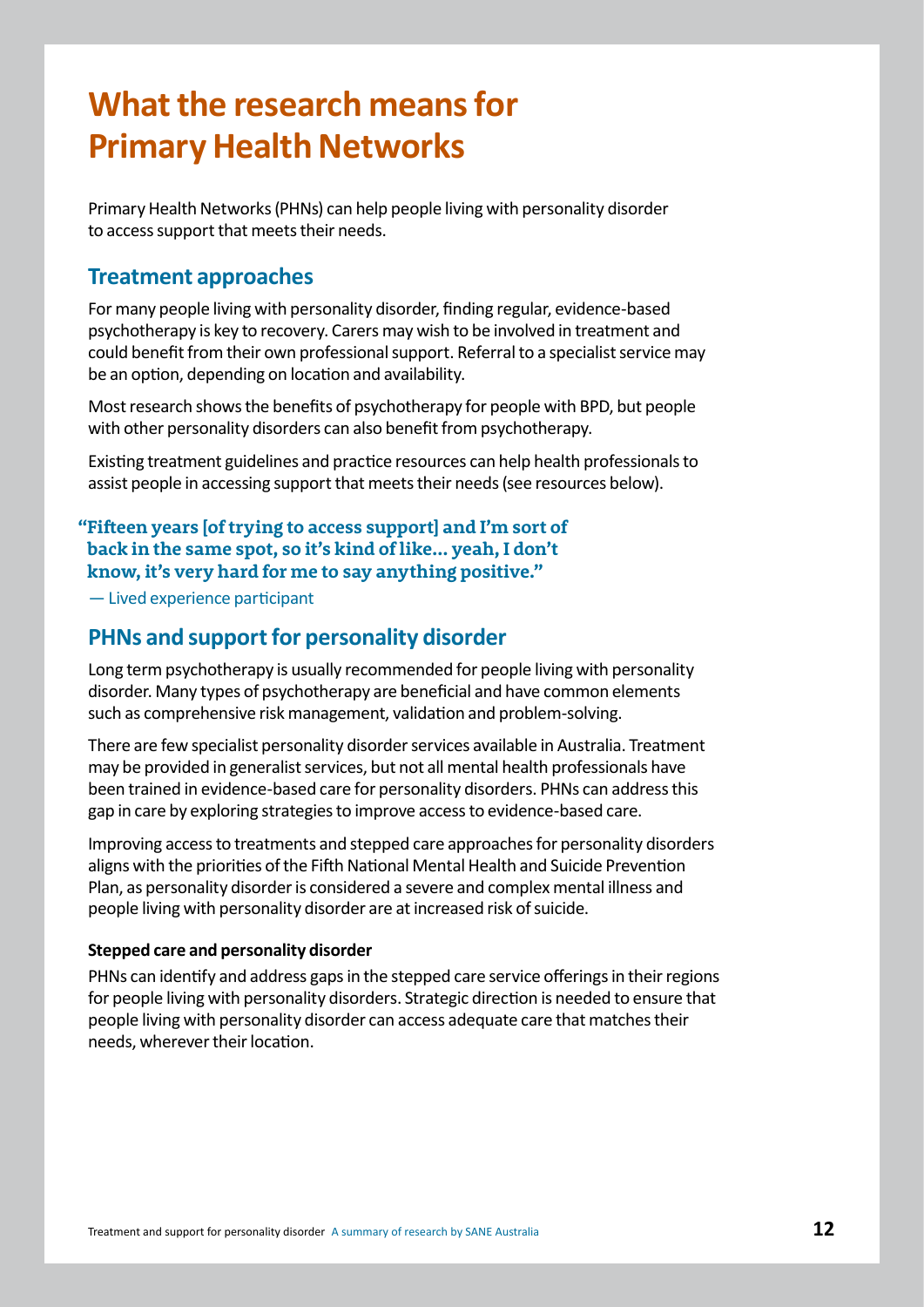Unless a person is in an emergency or crisis situation, community-based treatment is usually recommended for people living with personality disorder. Many people need intensive and long-term support, and ten sessions of subsidised psychotherapy under the Medicare Benefits Schedule (MBS) Better Access Initiative may not be comprehensive enough to meet their needs.

As well as addressing service gaps, PHNs could also consider ways to help people navigate health services, such as commissioning peer workers for this role.

#### **Coordination and leadership**

PHNs play a pivotal role in leading more effective coordination and delivery of support services across Australia. By working closely with local government and health services, PHNs can better deliver support for treating personality disorder at a regional level.

Encouraging services to implement treatment recommendations and adopt traumainformed practice (see guidelines below) may also help to improve outcomes, reduce stigma and validate the experiences of people living with personality disorder.

Through improved coordination, there are also opportunities to increase the capacity of health services. This may include mental health professionals using telehealth to improve access to treatment for people living in rural and remote areas.

#### **What is needed to better support PHNs**

Despite the effectiveness of evidence-based treatment, the research found major barriers to getting help for people living with personality disorder. We know from past research that some mental health professionals find this work challenging, and feel they have not been adequately trained.

As part of their research, SANE has made recommendations to streamline treatment pathways and improve treatment access. The NMHC has also funded SANE to undertake exploratory work with PHNs across Australia to identify a model of care with better support options for people with personality disorder.

**"[The Project Air and NHMRC guidelines] are both evidencebased, effective ways of treating a personality disorder. Why… haven't they been funded and implemented?"**

— Lived experience participant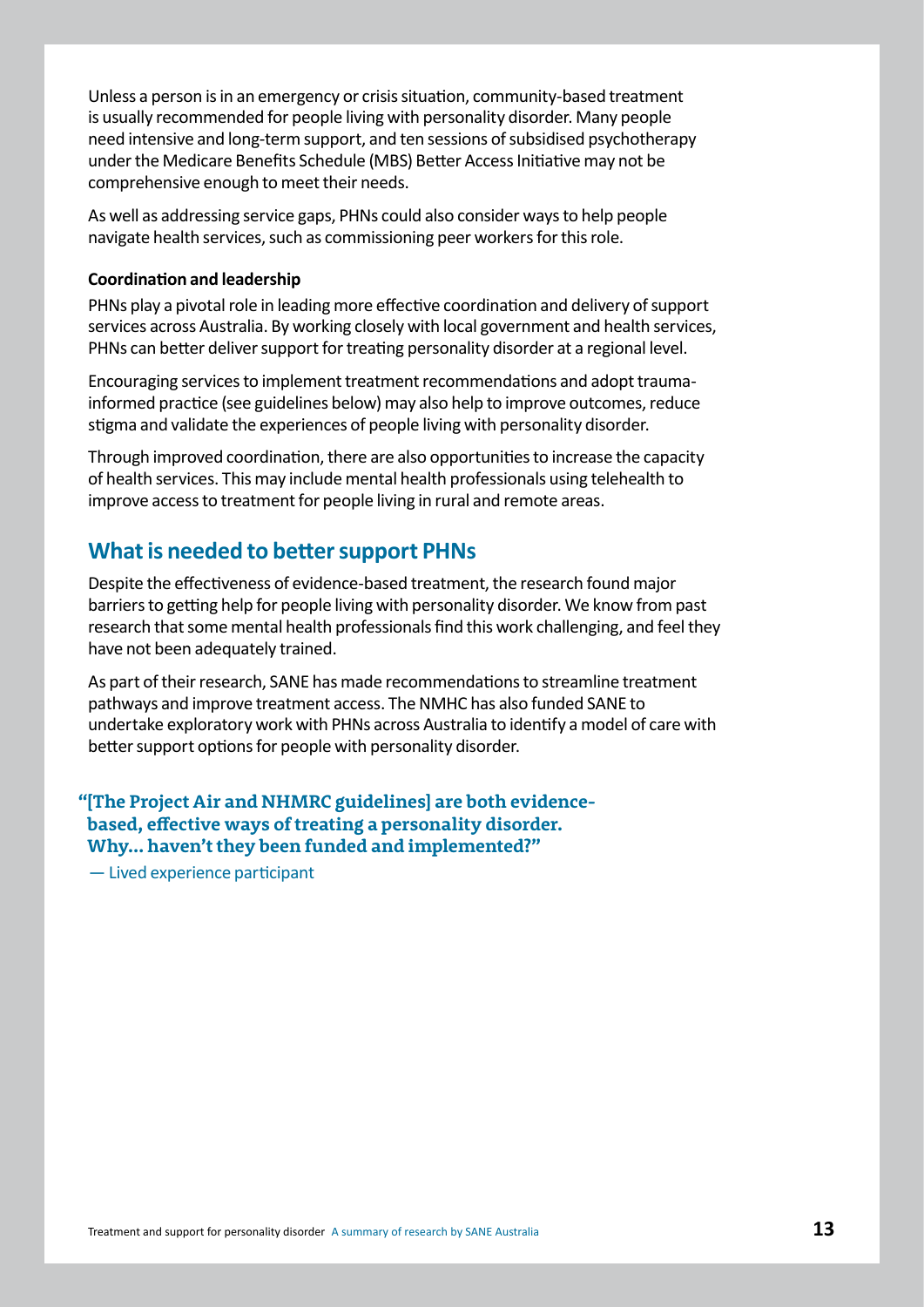#### **More information for PHNs**

This summary presents key findings from a larger research report by SANE Australia which can be found at<https://www.sane.org/pd-report>

Other resources that may be helpful for PHNs in relation to personality disorder include:

- **• Clinical Practice Guidelinesforthe Management of Borderline Personality Disorder** <https://www.nhmrc.gov.au/guidelines-publications/mh25>
- **• Treatment Guidelines for Personality Disorders**  <https://www.projectairstrategy.org/guidelines/index.html>
- **• Practice guidelinesfortreatment of complex trauma and trauma informed care and service delivery**  <https://www.blueknot.org.au/resources/Publications/Practice-Guidelines>
- **• SANE Australia Facts and Guides Borderline Personality Disorder**  [https://www.sane.org/mental-health-and-illness/facts-and-guides/borderline-personality](https://www.sane.org/mental-health-and-illness/facts-and-guides/borderline-personality-disorder)[disorder](https://www.sane.org/mental-health-and-illness/facts-and-guides/borderline-personality-disorder)
- **• The FifthNational Mental Health and Suicide Prevention Plan** [http://www.health.gov.au/internet/main/publishing.nsf/content/](http://www.health.gov.au/internet/main/publishing.nsf/content/mental-fifth-national-mental-health-plan) [mental-fifth-national-mental-health-plan](http://www.health.gov.au/internet/main/publishing.nsf/content/mental-fifth-national-mental-health-plan)
- **• Family, Partner and CarerIntervention Manual for Personality Disorders, Project Air** [https://projectairstrategy.org/content/groups/public/@web/@ihmri/documents/doc/](https://projectairstrategy.org/content/groups/public/@web/@ihmri/documents/doc/uow212928.pdf) [uow212928.pdf](https://projectairstrategy.org/content/groups/public/@web/@ihmri/documents/doc/uow212928.pdf)
- **• Project Air Services Directory** <https://projectairstrategy.org/servicedirectory/index.html>
- **• BPD Foundation virtualresource library** <http://bpdfoundation.org.au/virtual-library.php>